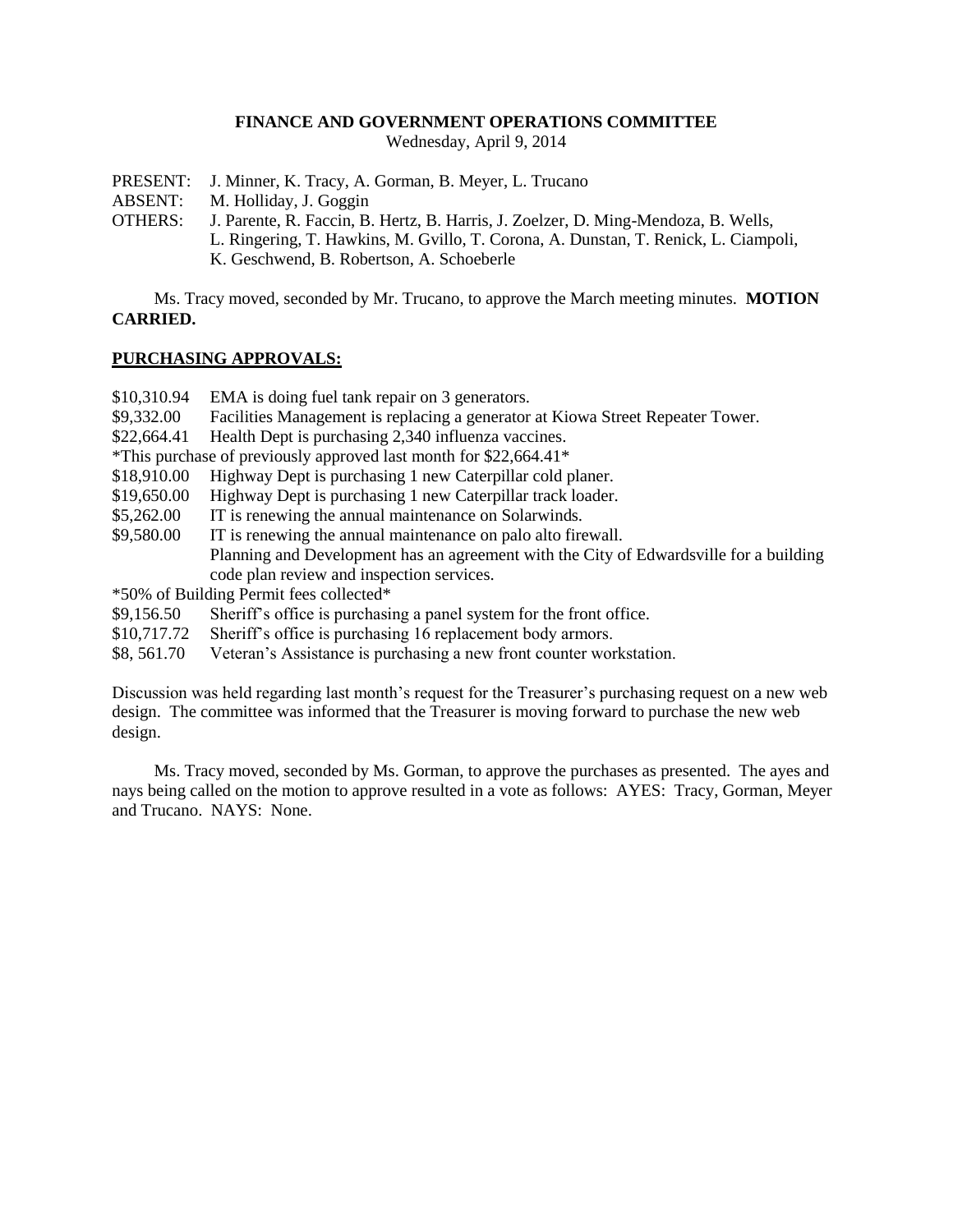#### **RESOLUTIONS**:

- 1. Resolution Authorizing a Construction Contract Contingency Fund for the Southwestern Illinois Flood Prevention Council.
- 2. Resolution to Purchase Early Voting Tabulators, "Ballot on Demand" Printers and Software for the Madison County Clerk.
- 3. Resolution to Award Contract for Roof Replacement at the Madison County Wood River Facility, 1<sup>st</sup> Floor.
- 4. Resolution to Purchase Yellow and White Traffic Marking Paint for the Madison County Highway Department.
- 5. Resolution to Purchase Training and Annual GIS Software Maintenance Contract Renewal from ESRI for Madison County IT.

Mr. Meyer moved, seconded by Mr. Trucano, to approve the resolutions as presented. The ayes and nays being called on the motion to approve resulted in a vote as follows: AYES: Minner, Meyer and Trucano. NAYS: None. ABSTAIN: Tracy and Gorman.

## **MOTEL TAX**:

Months collected: December, 2013, January and February, 2014

| Total amt collected:             | \$1,179.95 |
|----------------------------------|------------|
| 5% Admin withheld:               | \$59.00    |
| Amt to be distributed:           | \$1,120.95 |
| Amt to Alton/Twin Rivers Bureau: | \$560.48   |
| Amt to SW IL Bureau:             | \$560.48   |

Ms. Tracy moved, seconded by Ms. Gorman, to approve the motel tax as presented. The ayes and nays being called on the motion to approve resulted in a vote as follows: AYES: Tracy, Gorman, Meyer and Trucano. NAYS: None.

## **REFUNDS**:

\$30.50 Refund issued from SSA #1, payable to an individual due to an overpayment at closing.

- \$30.00 Refund issued from Recorder, payable to an individual due to a mistaken deposit.
- \$33.59 Refund issued from SSA #1, payable to an individual due to an overpayment at closing.

Ms. Tracy moved, seconded by Mr. Meyer, to approve the refunds as presented. The ayes and nays being called on the motion to approve resulted in a vote as follows: AYES: Tracy, Gorman, Meyer and Trucano. NAYS: None.